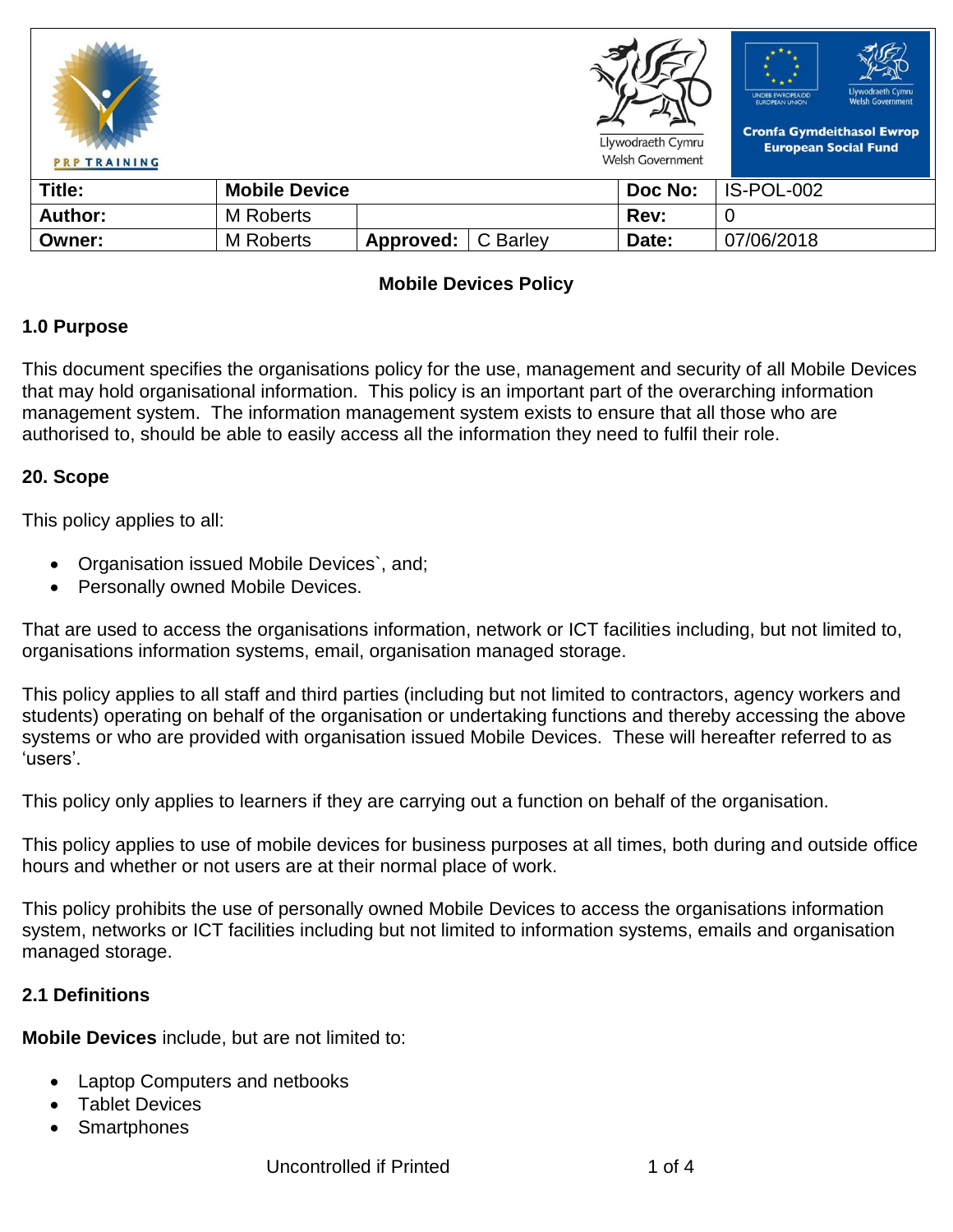| <b>PRP TRAINING</b> |                      |           |          | Llywodraeth Cymru<br><b>Welsh Government</b> | Llywodraeth Cymru<br><b>UNDEB EWROPEAIDD</b><br><b>Welsh Government</b><br><b>EUROPEAN UNION</b><br><b>Cronfa Gymdeithasol Ewrop</b><br><b>European Social Fund</b> |
|---------------------|----------------------|-----------|----------|----------------------------------------------|---------------------------------------------------------------------------------------------------------------------------------------------------------------------|
| Title:              | <b>Mobile Device</b> |           |          | Doc No:                                      | IS-POL-002                                                                                                                                                          |
| Author:             | <b>M</b> Roberts     |           |          | Rev:                                         | O                                                                                                                                                                   |
| Owner:              | <b>M</b> Roberts     | Approved: | C Barley | Date:                                        | 07/06/2018                                                                                                                                                          |

- Portable storage such as removable hard drives, USB memory sticks and data cards
- Portable audio visual equipment including data projectors, cameras, etc.

**Confidential Information** consists of information which, if disclosed or made publicly available could damage commercial of financial interests, privacy, reputation or employability, could cause damage or distress to individuals, cause the organisation to not meet its legal obligations, or damage the organisations reputation. The definition of confidential includes any information which is either labelled 'confidential' or, if not labelled 'confidential' would nevertheless be reasonably regarded as confidential.

**Organisational Information** means information relating to or connected with the organisations business or affairs whether or not such information constitutes 'confidential' information.

# **2.2 Changes**

This policy does not form part of the terms and conditions of employment and the organisation at its discretion review and amend this policy at any time. Provided that Users are notified of amendments (this can be through internal communications addressed to all staff), then they will be bound by this policy as amended.

### **2.0 Policy Statement**

### **Protecting the organisations information and facilities**

The use of any Mobile Device to process and access the organisations information creates risks including those relating to data protection, virus infection, copyright infringement, unintentional or unlawful compromise of data and even loss or theft of device and / or data. The risks are increased, and are also more difficult to manage, when using personally owned Mobile Devices.

The organisation, and its staff, is require to process, and is committed to processing, all personal data in accordance with the Data Protection Act 1998 regardless of the device used to access the information. Organisational Users are required to keep organisation information and personal data secure. This applies equally to organisational information held on the organisations systems and devices or accessed.

Our organisation reserves the right to refuse to allow access to particular devices or software where it considers that there is a security or other risk to its information or ICT facilities.

Our organisation is the owner of all organisational information and the contents of the organisations systems together with everything which is created on, transmitted to, received on or printed from, or stored or recorded on each Mobile Device, in each case during the course of the organisations business or otherwise on the organisation's behalf.

Uncontrolled if Printed 2 of 4 Monitoring of organisational ICT activity logs (relating to Staff usage) will be carried out.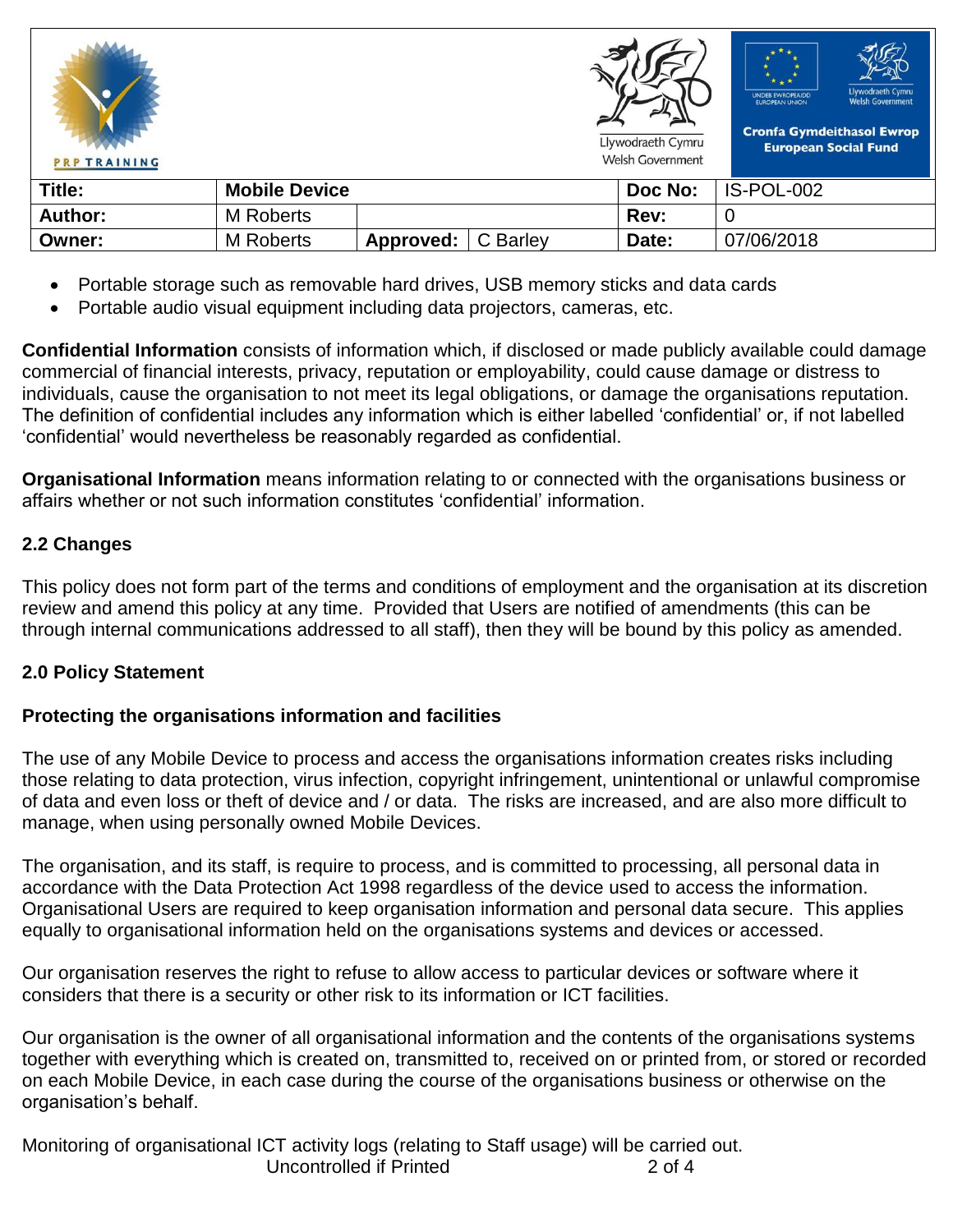

Mobile Device users are responsible for:

- The security of the organisations information and the device on which the information is held.
- Storing organisational information on Mobile Devices only for as long as necessary
- Deleting organisational information from Mobile Devices when no longer required
- Ensuring (where possible) the device has up to date Operating system and anti-virus protection
- Complying with this policy and related policies

### **Data Access and Storage**

Confidential Information should be stored within and accessed from organisational Information Systems and organisational managed storage to ensure security of and appropriate secure access to the information.

Only store the minimum amount of information necessary (to carry out any required task) on a mobile device. A temporary cache may be held on the device, therefor any confidential information should be deleted from the device as soon as the information is no longer required

### **Device and Physical security**

Mobile Devices accessing the organisations information must have a strong (4 or more alphanumeric characters / patterns) passwords / passcodes / PIN enabled to reduce the opportunity for unauthorised access. Passwords / passcodes / PINs must be kept secure. The device should be set to automatically lock if inactive for 5 minutes or less, or locked manually using Ctrl, Alt and Delete keys.

Mobile Devices used to regularly access/store Confidential Information should be subject to additional protection measures to reduce opportunities for loss or compromise of the information.

Mobile Devices should where possible, have operating system and anti-virus updates enabled. 'jailbroken' or 'rooted' devices of these mobile devices which have otherwise circumvented the installed operating system security requirements (making them vulnerable to compromise) are not permitted to connect to the organisations ICT facilities.

Organisational issued Mobile Devices are configured to standard security and other settings and tariffs before delivery to the user. Any changes required to these settings and tariffs must be requested via ICT services.

**Physical Security:** Mobile Devices issued by the organisation must not be left unsecured whether on or off the organisations premises. When unattended the device must be locked (password / passcode / PIN protected) and the mobile device should be secured with a recommended 2 barriers i.e. limited access building or office and where possible a locked cupboard.